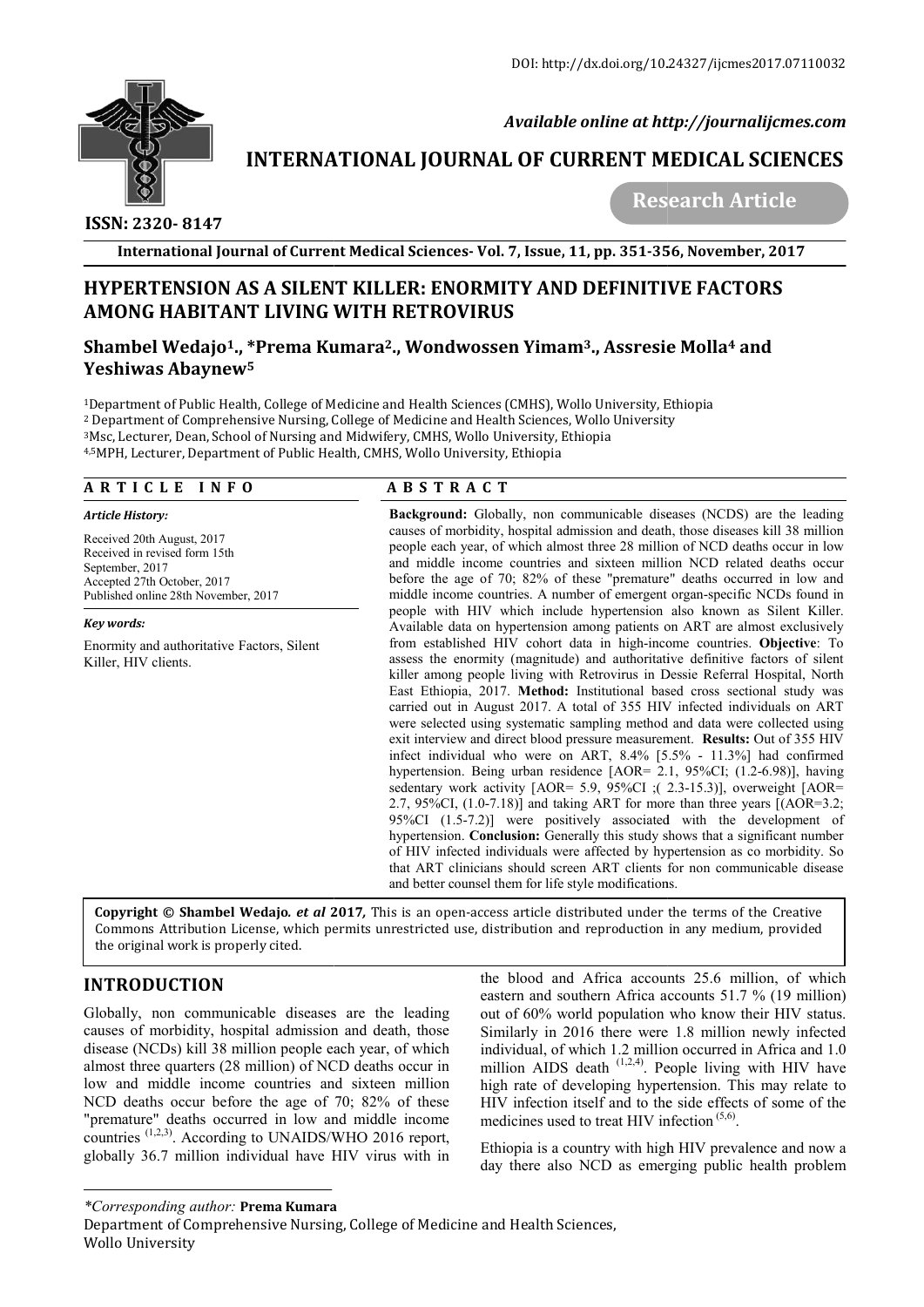including hypertension. However, still there is no enough evidence on magnitude and risk factors in local context. So this study will answer the magnitude of silent killer or hypertension and definitive factors among HIV positive individual who start ART.

#### **MATERIAL AND METHODS**

#### *Study design and period*

Institution based cross-sectional study was conducted in August 2017.

#### *Study area*

The study was carried out at Dessie referral hospital, which is found in Dessie Town. The Dessie referral hospital is one of the oldest hospitals in Amhara region. serves for a million of people. The hospital has different departments, of which ART clinic/department is one of the main departments in the hospital that provides chronic HIV care services for thousands of HIV/AIDS patients.

#### *Source and Study population*

All HIV clients who start ART in Dessie referral hospital considered as source population where as those ART clients who were available at the time of data collection considered as study population.

#### *Inclusion criteria and Exclusion Criteria*

All adult (age >18yr) people or habitants living with Retrovirus/HIV who attended at Dessie referral hospital were included in this study. However, seriously ill patient who cannot respond for data collection tools, ART clients who took ART less than one year was excluded from the study.

### *Variables of the study*

#### *Dependent Variable:* Hypertension

#### *Independent variables*

- Socio-demographic and economic characteristics which include Residence, Ethnicity, sex, Age, Religion, Marital status, Educational status, Occupation, Family size, Monthly income, B/P and BMI.
- HIV/AIDS and ART related characters
- Behavioral and personal factor

#### *Sample size determination*

The required sample size was determined using Epi Info statistical software version 7.2, single population proportion formula by taking 50% proportion of hypertension among HIV positive individual who start ART and 95 % level of confidence, 5% marginal error and which yield 384 study subjects.

#### *Sampling procedure*

Using ART registration book sampling frame was made by excluding new ART clients. Then the required study subjects was selected using systematic sampling method from the list of ART register in every  $K<sup>th</sup>$  interval, in which  $k^{th} = N/n = 5972/384 = 15^{th}$ .

#### *Data collection and procedure*

Standard mercury sphygmomanometer BP cuff with the appropriate cuff size that covers two-thirds of the upper arm was used to measure the blood pressure (BP). Two BP measurements were taken on each participant on the left arm in a sitting position, with at least 5 minute intervals of rest between measurements and a condition of no smoking or caffeine intake 30 minutes before measurement was assured by the staff nurse. The average of the first and second BP measurements was finally calculated to determine the participant's BP. The mean BP value for each participant was calculated and the diagnosis of HTN was made according to the WHO criteria as systolic BP  $> 140$  mmHg and/or diastolic BP  $> 90$  mmHg. Participants who were taking antihypertensive medication were assigned in hypertensive group regardless of their level of blood pressure. Study participants who were found to have high blood pressure were advised and linked to the ART OPD for subsequent management.

Weight measurement was taken using a SECA® weighing scale on a flat hard surface. Patients were instructed to remove any heavy clothing (such as coats) and shoes and stand still on the weighing scale, with hands by their sides. The weighing scales calibrated daily according to manufacturer's instructions.

Height was measured with a SECA® Stadiometer, while a patient is facing directly ahead. Patients instructed to remove their shoes, caps or head scarf, keep their feet together, and stand with their arms by the sides. Measurement was taken with heels, buttocks and upper back in contact with the Stadiometer.

BMI was calculated as weight (in Kilograms) divided by height squared  $(m<sup>2</sup>)$  for each participant. The BMI results categorized as: overweight if the BMI  $\geq$ 25 kg/m2 and not overweight if BMI <  $25 \text{ kg/m}^2$ .

Data collection was carried out by using structured exit interview questionnaire. The questionnaire was prepared first in English and translated into Amharic (local language). The data were collected by two data collectors for one month duration. To insure the quality of the data, one day training was given for data collectors on the objective of the study, the questionnaire and extent of explanations, the way of keep the privacy and confidentiality and measurement techniques. Pre-test of questionnaires was also done other than the study site. Further, inspection for completeness of questionnaires was carried out by principal investigators during the field work.

#### *Data analysis procedures*

The collected data were entered to EpiData version 3.1software after checking errors and completeness. For further analysis data were exported to SPSS version 23. To explain the study population in relation to relevant variables descriptive statistics like frequency distribution table, graph and summery measures were computed.

Further, to identify statistically significant associated factors, first bivariate binary logistic regression analysis was made for each independent variable to outcome variable separately. And those variables P-value  $\leq 0.3$  in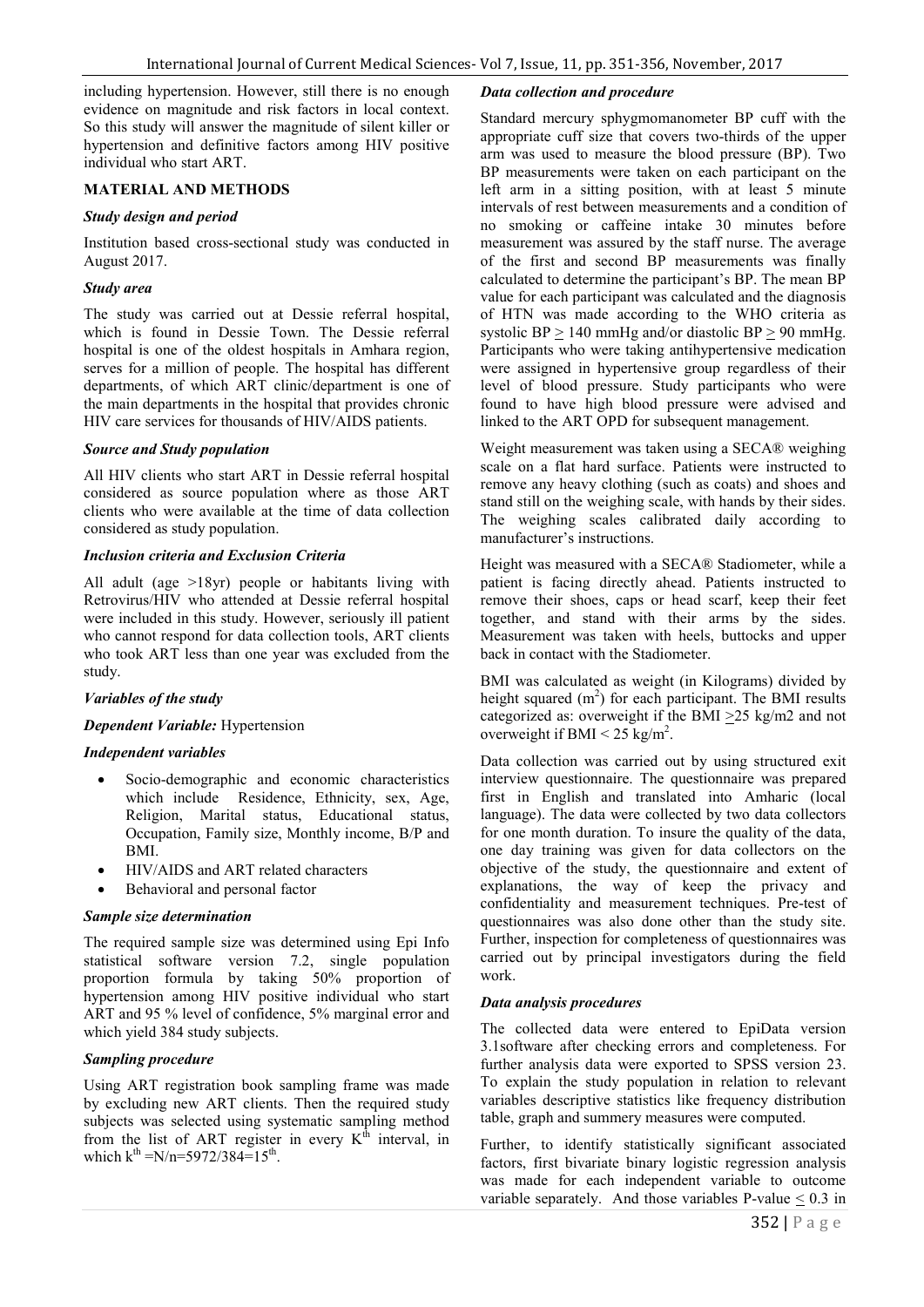bivarite imported to multivariate binary logistic regressions. In multivariate binary logistic regressions those variables P-value  $\leq 0.05$  were considered as statistically significant variable and presented with 95% CI and AOR and P value.

#### *Ethical consideration*

Ethical clearance was obtained from Research Ethical Review committee of Wollo University, College Medicine and Health sciences research office. Further ethical issue was secured from Dessie referral hospital medical director office and ART clinic. For any of the eligible study participant the purpose, benefits, confidential nature, discomforts (spent time for interview) and right of withdrawal or stop filling the questioner was described and discussed with each participant. Only those who were willing to take part in the study and gave a written consent were included in this study.

#### **RESULTS**

#### *Socio-demographic Characteristics*

The response rate in this study was 92.4%. Regarding the magnitude of hypertension among sampled HIV positive individual was 8.4%. Out of 355 respondents, 61.7% (219) were females and of which 8.2% (18) participants had hypertension.

Concerning residence and age distribution of respondents, about 64.8% (230) and 55.2% (196) were urban residence and belongs to age group less or equal to 35 years old respectively. Similarly, 37.5% (133) participants were not formally educated and of whom 11.27% participants had hypertension. Regarding marital status and occupation of respondents, 70.4% (250) and 45% (160) participants were married and private worker respectively (Table I).

fruit regularly and ate meat products respectively. Out of 80 participants who ate meat products regularly, 10(17.5%) had hypertension and similarly about 342(96.3%) participants used saturated oil for cooked (Table II)

#### *Physical measurement*

About 9.9% (35) participants were overweight (BMI  $>25Kg/m<sup>2</sup>$ ). And of which  $9(25.7%)$  participants had hypertension. Similarly about 33.2% (118) participants were most of their work activity was not movable and of those 7(5.9%) participants had hypertension. Concerning annual health screening and counseling service from health care providers, about 91.8% (326) and 65.9% (234) participants had at least one times annual health checkup and gate counseling on avoiding Chat and alcohol respectively.

#### *HIV/AIDS and ART related characters*

Regarding participant profile about HIV/AIDS condition and ART, about 27% (96) participants were taken antiretroviral therapy (ART) for more than five year. Concerning current CD4 count and virus delectability with in serum, about  $62.5\%$  (222) and  $74.6\%$  (265) participants had CD4 count less than 500 cells per mm<sup>3</sup> and detectable virus with in the blood respectively. Most of study participants were taken TDF/3TC/EFV and Stage 3 WHO clinical stage.

#### *Factors associated with Hypertension*

Urban residences were 2.1 times more likely to develop hypertension problem as compared to rural residence among HIV positive individuals who start ART. (AOR= 2.1, 95% CI; 1.2-6.98).

**Table I** Socio-demographic Characteristics of HIV positive individual who follow their ART in Dessie referral hospital August, 2017.

|                                    |           | Percent | <b>Hypertension</b> |         |
|------------------------------------|-----------|---------|---------------------|---------|
| <b>Study variables</b>             | Frequency |         | status              |         |
|                                    |           |         | N <sub>0</sub>      | percent |
| <b>Smoking cigarette currently</b> |           |         |                     |         |
| yes                                | 9         | 2.5     | 2                   | 22.2    |
| No                                 | 346       | 97.5    | 28                  | 8       |
| <b>Drinking Alcohol currently</b>  |           |         |                     |         |
| yes                                | 93        | 26.5    | 3                   | 3.2     |
| N <sub>0</sub>                     | 262       | 73.8    | 27                  | 10.3    |
| Chewing kchat currently?           |           |         |                     |         |
| Yes                                | 79        | 22.3    | 1                   | 1.2     |
| N <sub>0</sub>                     | 279       | 77.7    | 29                  | 10.5    |
| Did you eat fruit regularly?       |           |         |                     |         |
| <b>Yes</b>                         | 275       | 77.5    | 21                  | 7.6     |
| N <sub>0</sub>                     | 80        | 22.5    | 7                   | 8.7     |
| Commonly/daily taken food item     |           |         |                     |         |
| Legume Product                     | 201       | 56.6    | 13                  | 6.4     |
| Meat products                      | 57        | 16.1    | 10                  | 17.5    |
| Fruit and vegetable                | 97        | 27.3    | 7                   | 7.2     |
| <b>Commonly used cooked oil</b>    |           |         |                     |         |
| Yes                                | 342       | 96.3    | 27                  | 7.8     |
| No                                 | 13        | 3.7     | 3                   | 23      |
| Unsaturated                        |           |         |                     |         |

#### *Behavioral measurement/factors*

Regarding unhealthy behavioral characteristics of respondents, 26.2% (93) and 22.3% (79) of participants were drank alcohol and chew chat respectively. Similarly, about  $22.5\%$  (80) and  $16.1\%$  (57) participants were not ate

Clients who pass most of their work activity being not movable were 5.9 times more likely to develop hypertension problem as compared to movable among HIV positive individuals who start ART. (AOR= 5.9, 95% CI; 2.3-15.3).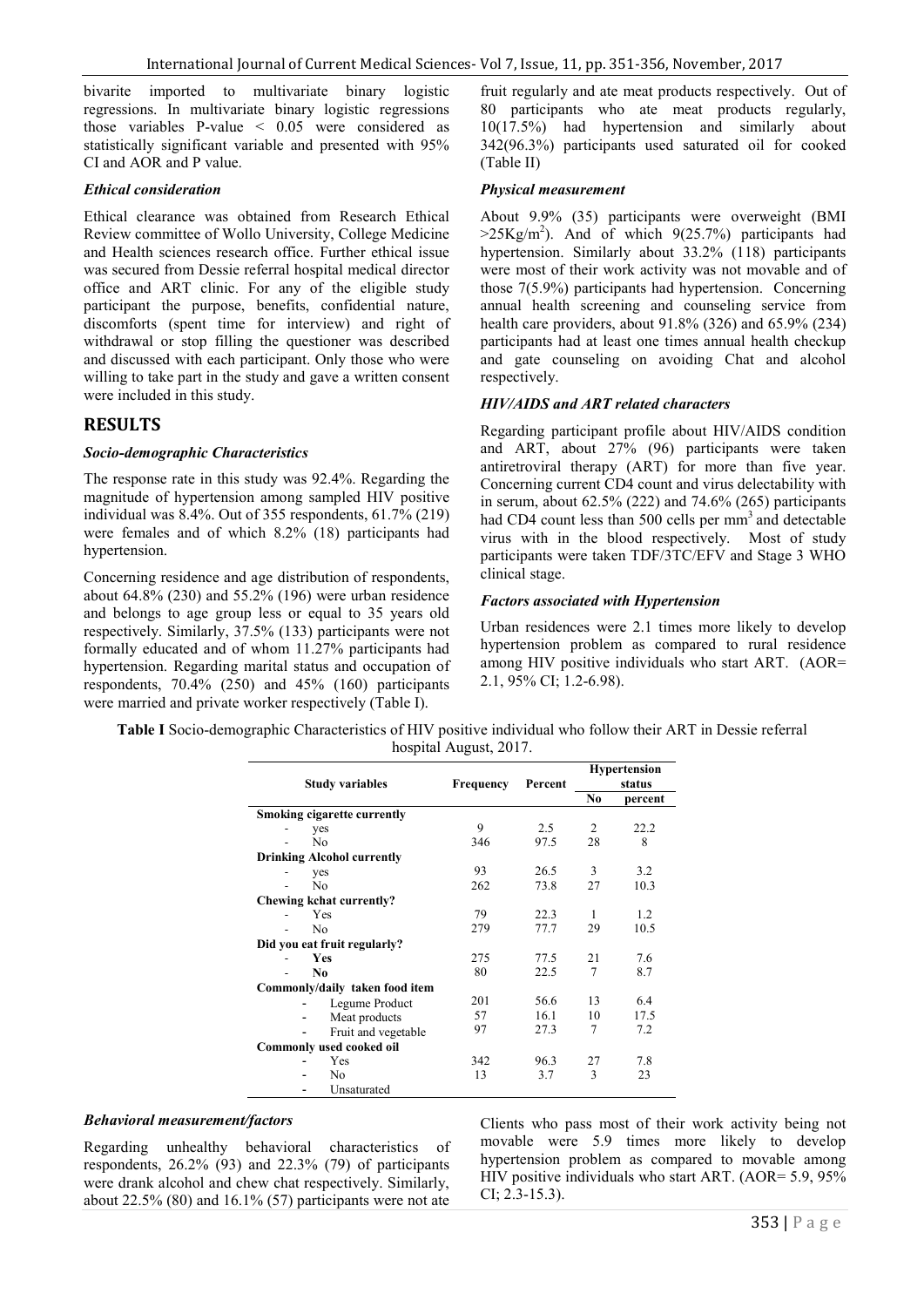| <b>Hypertension variables</b>  |                                    | <b>Frequency</b> |         |                | <b>Hypertension status</b> |  |
|--------------------------------|------------------------------------|------------------|---------|----------------|----------------------------|--|
|                                |                                    |                  | Percent | No             | percent                    |  |
|                                | <b>Smoking cigarette currently</b> |                  |         |                |                            |  |
|                                | yes                                | 9                | 2.5     | 2              | 22.2                       |  |
|                                | No                                 | 346              | 97.5    | 28             | 8                          |  |
|                                | <b>Drinking Alcohol currently</b>  |                  |         |                |                            |  |
|                                | yes                                | 93               | 26.5    | 3              | 3.2                        |  |
|                                | No                                 | 262              | 73.8    | 27             | 10.3                       |  |
|                                | Chewing kchat currently?           |                  |         |                |                            |  |
|                                | Yes                                | 79               | 22.3    | 1              | 1.2                        |  |
|                                | N <sub>0</sub>                     | 279              | 77.7    | 29             | 10.5                       |  |
| Did you eat fruit regularly?   |                                    |                  |         |                |                            |  |
|                                | Yes                                | 275              | 77.5    | 21             | 7.6                        |  |
|                                | No                                 | 80               | 22.5    | $\overline{7}$ | 8.7                        |  |
| Commonly/daily taken food item |                                    |                  |         |                |                            |  |
|                                | Legume Product                     | 201              | 56.6    | 13             | 6.4                        |  |
|                                | Meat products                      | 57               | 16.1    | 10             | 17.5                       |  |
|                                | Fruit and vegetable                | 97               | 27.3    | 7              | 7.2                        |  |
|                                | Commonly used cooked oil           |                  |         |                |                            |  |
|                                | Yes                                | 342              | 96.3    | 27             | 7.8                        |  |
|                                | No                                 | 13               | 3.7     | 3              | 23                         |  |
|                                | Unsaturated                        |                  |         |                |                            |  |

**Table II:** Behavioral factors/measurement of HIV positive individual who follow their ART in Dessie referral hospital August, 2017

**Table III** Physical measurement and status of hypertension among HIV positive individual who follow their ART in Dessie referral hospital August, 2017

|                              |                                               |                             |      | <b>Hypertension status</b> |         |  |  |  |
|------------------------------|-----------------------------------------------|-----------------------------|------|----------------------------|---------|--|--|--|
|                              | <b>Study variables</b>                        | <b>Frequency</b><br>Percent |      | No                         | percent |  |  |  |
| Conducted regular exercise   |                                               |                             |      |                            |         |  |  |  |
|                              | yes                                           | 65                          | 66.8 | $\overline{2}$             | 3.0     |  |  |  |
|                              | No                                            | 290                         | 33.2 | 28                         | 9.6     |  |  |  |
|                              | Type of work in relation to exercise (Mostly) |                             |      |                            |         |  |  |  |
|                              | Movable                                       | 237                         | 66.8 | 23                         | 9.7     |  |  |  |
|                              | Not movable                                   | 118                         | 33.2 | $\tau$                     | 5.9     |  |  |  |
|                              | Do you conduct annual health screening?       |                             |      |                            |         |  |  |  |
|                              | Yes                                           | 326                         | 91.8 | 25                         | 7.6     |  |  |  |
|                              | No                                            | 29                          | 8.2  | 5                          | 1.7     |  |  |  |
| <b>Body Mass Index (BMI)</b> |                                               |                             |      |                            |         |  |  |  |
|                              | Overweight                                    | 35                          | 9.9  | 9                          | 25.7    |  |  |  |
|                              | Not overweight                                | 320                         | 90.1 | 21                         | 6.5     |  |  |  |
|                              | Type of counseling you got from health        |                             |      |                            |         |  |  |  |
|                              | professionals?(multiple answer possible)      |                             |      |                            |         |  |  |  |
|                              | Salt reduction                                | 35                          | 9.8  | 4                          | 8.5     |  |  |  |
|                              | Weight reduction                              | 18                          | 5    | 9                          | 50.0    |  |  |  |
|                              | Voiding chat and Alcohol                      | 234                         | 65.9 | 7                          | 2.9     |  |  |  |
|                              | To do regular exercise                        | 83                          | 23.3 | 6                          | 7.2     |  |  |  |
|                              | About balanced diet                           | 312                         | 87.9 | 4                          | 1.2     |  |  |  |
|                              |                                               |                             |      |                            |         |  |  |  |

**Table IV** HIV/AIDS and ART related variables among HIV positive individual who follow their ART in Dessie referral hospital August, 2017.

| <b>Study variables</b> |                                                                             | Frequency  | Percent      |  |  |  |
|------------------------|-----------------------------------------------------------------------------|------------|--------------|--|--|--|
| Duration on ART        |                                                                             |            |              |  |  |  |
|                        | $<$ 5 yr                                                                    | 259        | 73           |  |  |  |
|                        | $>5 \text{ yr}$                                                             | 96         | 27           |  |  |  |
|                        | <b>Current CD4 count</b>                                                    |            |              |  |  |  |
|                        | $\leq$ 500 cells per<br>mm <sup>3</sup><br>$>500$ cells per mm <sup>3</sup> | 222<br>133 | 62.5<br>37.5 |  |  |  |
| <b>Viral load</b>      |                                                                             |            |              |  |  |  |
|                        | Detectable                                                                  | 265        | 74.6         |  |  |  |
|                        | Undetectable                                                                | 90         | 25.4         |  |  |  |
| Current regimen of ART |                                                                             |            | 3.9          |  |  |  |
|                        | 1c                                                                          | 14         | 27.9         |  |  |  |
|                        | 1 <sub>d</sub>                                                              | 99         | 63           |  |  |  |
|                        | 1e                                                                          | 224        | 5.1          |  |  |  |
|                        | 1f                                                                          | 18         |              |  |  |  |
|                        | WHO clinical staging                                                        | 9          | 2.5          |  |  |  |
|                        | Stage 1                                                                     | 67         | 18.9         |  |  |  |
|                        | Stage 2                                                                     | 189        | 53.2         |  |  |  |
|                        | Stage 3                                                                     | 45         | 12.7         |  |  |  |
|                        | Stage 4                                                                     |            |              |  |  |  |

Overweight (BMI  $>25Kg/M^2$ ) clients were 2.7 times more likely to develop hypertension problem as compared to not overweight individuals among HIV positive individuals who start ART. (AOR = 2.7, 95% CI, 1.0-7.18).

Those HIV individuals who taken antiretroviral therapy for more than three years were 3.2 times more likely to develop hypertension as compared to those who taken for not longer than three years (AOR= 3.2;95%, CI 1.5-7.2)

#### **DISCUSSION**

In this study the proportion of hypertension among HIV positive individuals who start antiretroviral therapy were found to be 8.4%. This result was too low as compared to other studies done in Zimbabwe (34.9%), Senegal (28.1%), Tanzania (30%), South Africa (19.5%) and Cameron (38%)  $(7 - 10)$ . This study concluded that hypertension is an emerging problem for those HIV infected individuals.

Urban residences were 2.1 times more likely to develop hypertension problem as compared to rural residence among HIV positive individuals who start ART.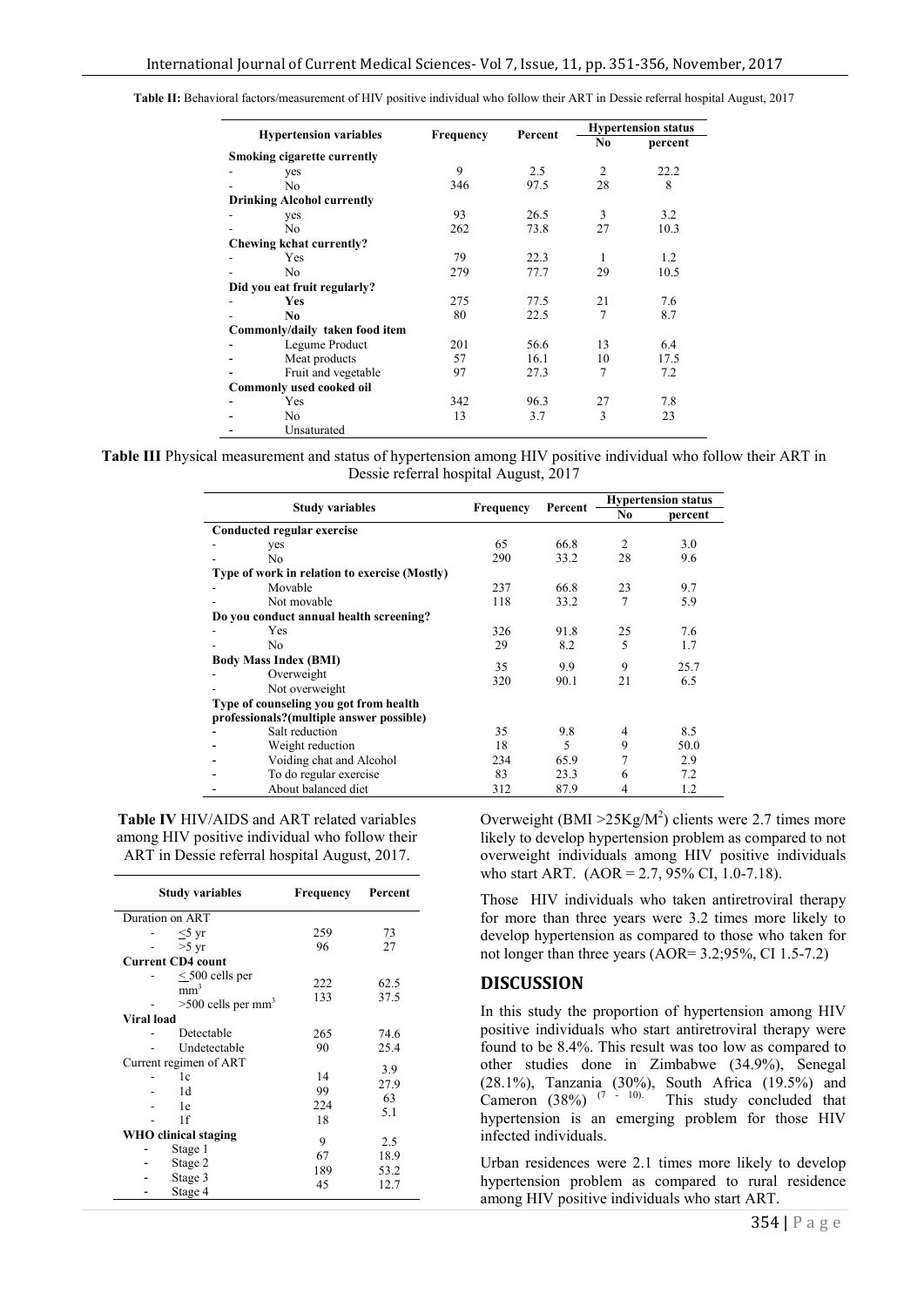**Table V** Bivariate and multivariate binary logistic regression analysis on factors associated with Hypertension among HIV positive individual who follow their ART in Dessie referral hospital August, 2017.

| <b>Significant Variable</b> |                             |              | <b>Hypertension status</b><br><b>Not</b><br>$COR(95\%CI)$<br><b>Hypertensive</b><br><b>Hypertensive</b> |                   |                    | P-value      |
|-----------------------------|-----------------------------|--------------|---------------------------------------------------------------------------------------------------------|-------------------|--------------------|--------------|
|                             |                             |              |                                                                                                         |                   | <b>AOR (95%CI)</b> |              |
|                             | <b>Place of residence</b>   |              |                                                                                                         |                   |                    |              |
|                             | Urban                       | $24(10.4\%)$ | $206(89.6\%)$                                                                                           | $2.3(.92-5.8)$    | $2.1(1.2-6.98)$    | 0.05         |
|                             | Rural                       | $6(4.8\%)$   | 119(95.2%)                                                                                              |                   |                    |              |
| exercise                    | Type of work in relation to |              |                                                                                                         |                   |                    |              |
| (Mostly)                    |                             | 23(19.5%)    | $95(80.5\%)$                                                                                            | $7.95(3.3-19)$    | $5.9(2.3 - 15.3)$  | ${}_{0.001}$ |
|                             | Not movable<br>Movable      | 7(3%)        | 230(97%)                                                                                                |                   |                    |              |
|                             | <b>Body Mass Index</b>      |              |                                                                                                         |                   |                    |              |
| (BMI)                       |                             |              |                                                                                                         |                   |                    | 0.049        |
|                             | Overweight                  | $9(25.3\%)$  | 26(74.3%)                                                                                               | $4.9(2.0 - 11.8)$ | $2.7(1.0 - 7.18)$  |              |
|                             | Not Overweight              | $21(6.6\%)$  | 299(93.4%)                                                                                              |                   |                    |              |
|                             | <b>Duration on ART</b>      |              |                                                                                                         |                   |                    |              |
|                             | $\leq$ 3 yeares             | 21(6.7%)     | 294(93.3%)                                                                                              |                   |                    | ${}_{0.001}$ |
|                             | $>$ 3 years                 | 9(22.5%)     | 31(77.5%)                                                                                               | $4.0(1.7-9.6)$    | $3.2(1.5 - 7.2)$   |              |

This finding was in line with study done in South Africa (10). In this study there is possible association due to that urban dwellers have different life styles as compared to rural that expose to have luxurious and sedentary way of living.

Similarly, Clients who stayed most of their work being not movable were 5.9 times more likely to develop hypertension problem as compared to movable participants taking ART. This finding was also in line with studies done in Zimbabwe  $(7)$ . As we know sedentary way of living have great risk for development hypertension, this was also true for HIV infected individuals as well.

Another most important predictor of hypertension in this study found to being overweight, Overweight  $(BMI > 25Kg/M<sup>2</sup>)$  clients were 2.7 times more likely to develop hypertension problem as compared to not overweight individuals among HIV positive individuals who start ART. This finding also supported by studies conducted in Senegal, Tanzania, South Africa and Cameron  $(8 - 11)$ . This study revealed that, an overweight individual were significantly differ in way of living as compared to non overweight. This is most ignored area among HIV infected individuals in which mostly they affect being under nourished so that gaining weight considered as important though, the risk of overweight was less emphasized.

Besides the above factors, those HIV individuals who taken antiretroviral therapy for more than three years were three times more likely to develop hypertension as compared to those who taken for not longer than three years period. This result was in line with study done in Zimbabwe  $(7)$ . In current research found the association with long time taking of antiretroviral therapy may increase possibility of developing long term side effects like weight gain.

# **CONCLUSION AND RECOMMENDATIONS**

Hypertension is one of the common co-morbity among habitants living with retrovirus most commonly known as HIV and on ART treatment.

Anti Retroviral Therapy (ART) clinicians should counsel and screen all client on ART either with long term and short term therapy for non communicable disease like hypertension and other risk factors like obesity. Federal ministry of health can emphasize on an updated guidelines in considerations for non communicable diseases like Hypertension among client on antiretroviral therapy.

## **References**

- 1. World Economic Forum and THE Harvard School of public health. The Global Economic Burden of Non-communicable Diseases. Health HS of public, editor. Geneva-Swizerland; 2011.
- 2. Ethiopian Public Health Association. Emerging Public Health Problems in Ethiopia : Chronic Non Communicable Diseases. EPHA, editor. A: EPHA, CDC; 2012.
- 3. WHO. Fact sheet : Noncommunicable diseases. In 2015.
- 4. Diabetes mellitus Integrancy coordinating committe. Advances and Emerging Opportunities in Diabetes Research : 2011.
- 5. Haregu TN, Setswe G, Elliott J, Oldenburg B, Hospital A. National responses to HIV / AIDS and non-communicable diseases in developing countries : analysis of strategic parallels and differences.  $2014;3$ .<br>6. Nigatu T. In
- T. Integration of HIV and Noncommunicable Diseases in Health Care Delivery in Low- and Middle-Income Countries. 2012;9(8):9–11.
- 7. Mutede BR, Magure T, Gombe NT, Bangure D. Prevalence and Factors Associated with Hypertension among Anti-Retroviral Therapy Patients Aged 15 Years and above in Makonde District, Zimbabwe, 2012 : An Analytic Cross Sectional Study. 2015;(September):266-77.
- 8. Diouf A, Cournil A, Ba-fall K, Ngom-gu F, Eymard-duvernay S, Ndiaye I, *et al*. Diabetes and Hypertension among Patients Receiving Antiretroviral Treatment Since 1998 in Senegal : Prevalence and Associated Factors. 2012;2012.